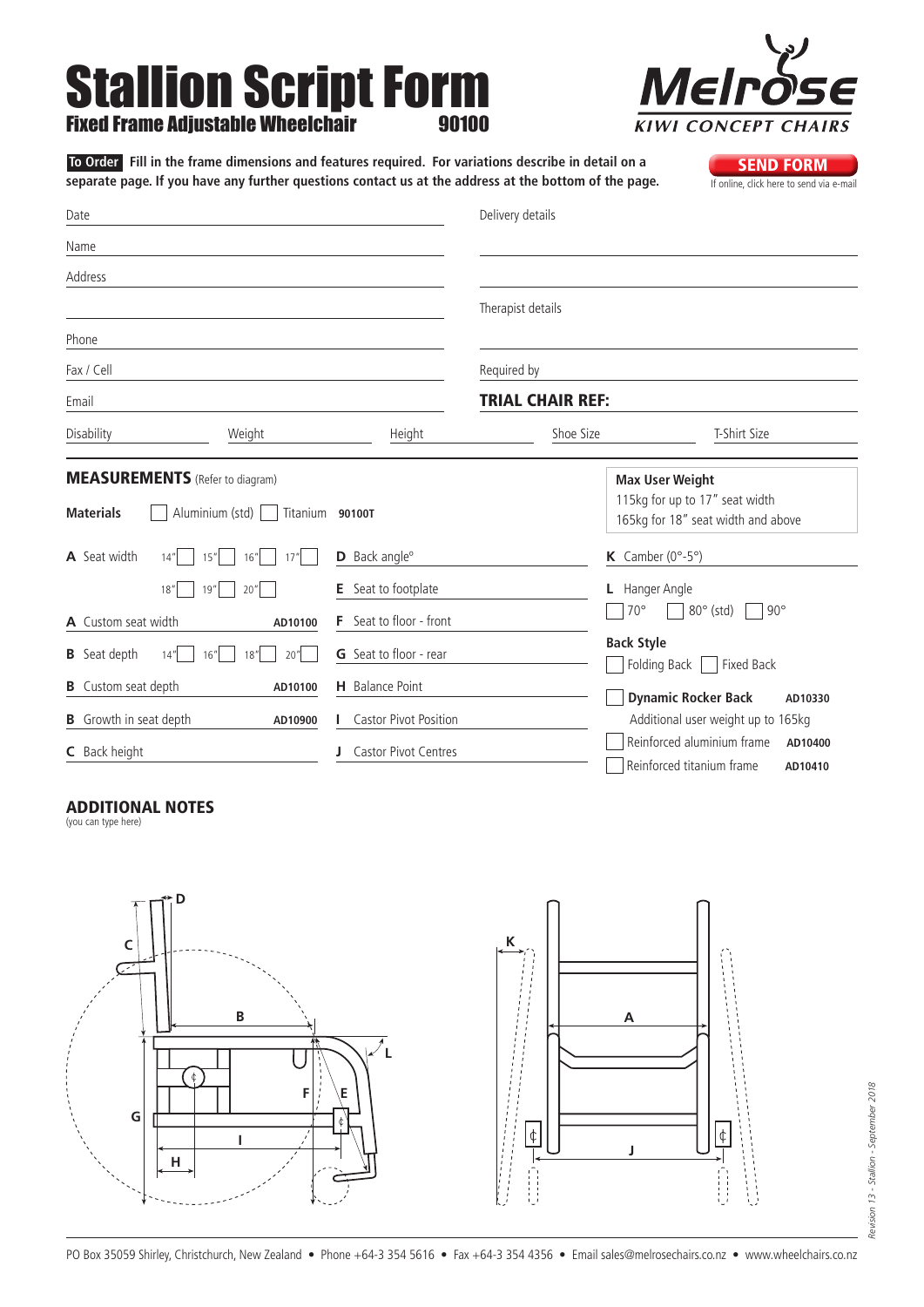### **PAGE 2** lion Script Form Fixed Frame Adjustable Wheelchair



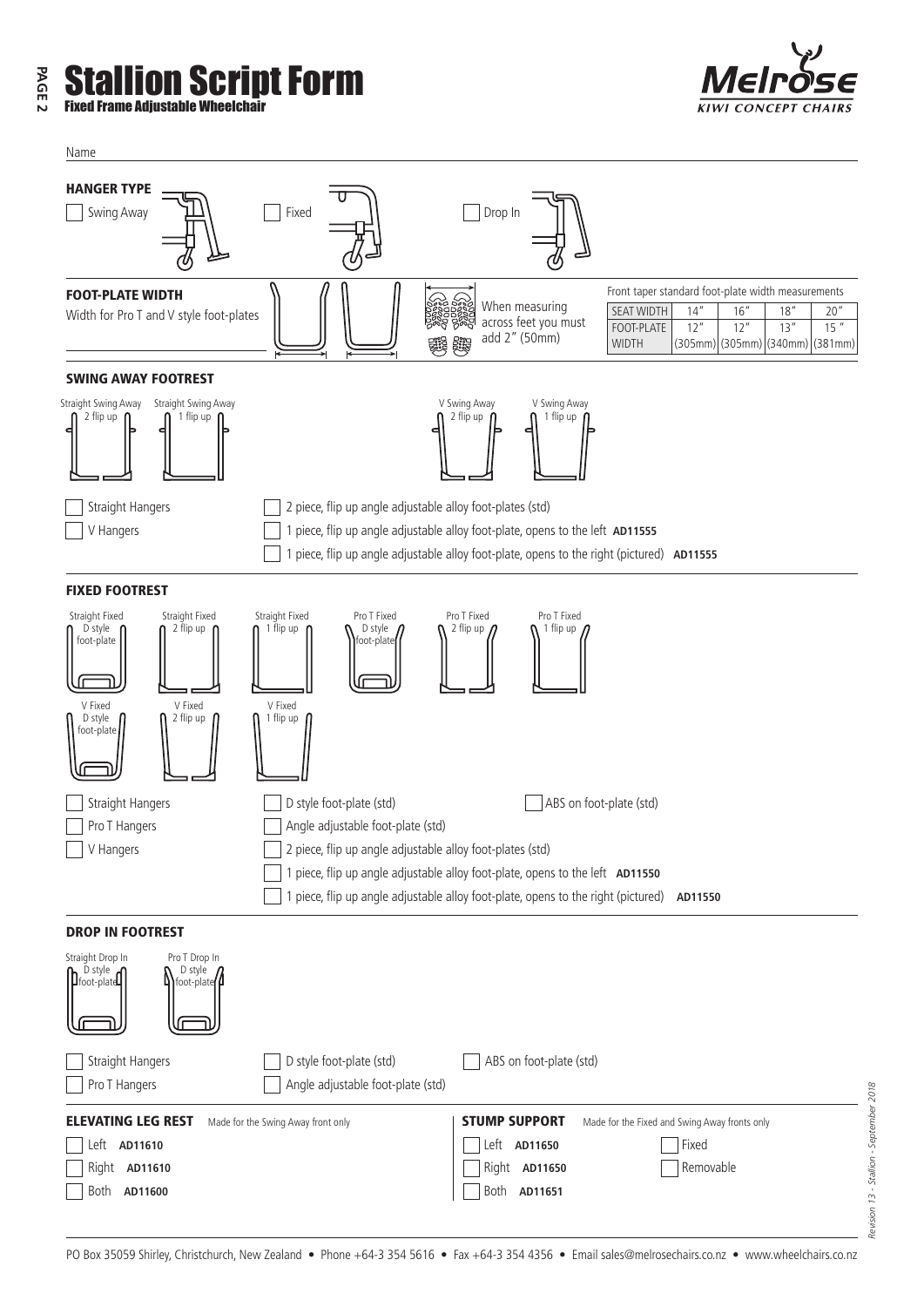| ω | <b>Example 13 Stallion Script Form</b><br><b>Fixed Frame Adiustable Wheelchair</b> |
|---|------------------------------------------------------------------------------------|
|---|------------------------------------------------------------------------------------|



| $\sim$ |
|--------|
|--------|

| <b>CASTORS</b>                         |                                      |                                                                              |                                    |
|----------------------------------------|--------------------------------------|------------------------------------------------------------------------------|------------------------------------|
| 4" solid composite (std)               | 5" solid composite (std)             | 6" solid composite (std)                                                     | 8" solid composite AD11760         |
| 4" wide solid composite (std)          | 5" solid alloy AD11740               | 6" solid alloy AD11742                                                       | 8" floater composite AD11761       |
| 4" x 1.25" solid alloy AD11710         | 5" x 1.5" solid composite AD11720    | 6" x 1.5" solid composite AD11730                                            | 8" pneumatic composite AD11780     |
| 4" wide soft roll alloy AD11806        | 5" x 1.5" solid alloy <b>AD11740</b> | 6" x 1.5" solid alloy <b>AD11742</b>                                         |                                    |
|                                        | 5" wide soft roll alloy AD11810      | 6" wide soft roll alloy AD11820                                              |                                    |
|                                        |                                      | 6" pneumatic composite AD11750                                               |                                    |
| <b>FORKS</b>                           |                                      |                                                                              |                                    |
| Standard forks (std)                   | Other                                |                                                                              |                                    |
| <b>PUSH HANDLES</b>                    |                                      |                                                                              |                                    |
| Nil                                    | Removable on grab bar AD14100        | In back canes AD14140                                                        | Stroller D AD14200                 |
|                                        | Dual clamp adj height AD14120        | Foldable in back canes AD14160                                               | Stroller handles removable AD14240 |
| <b>BRAKES</b>                          |                                      |                                                                              |                                    |
| Nil                                    | Pull to lock AD14510                 | Reverse handles                                                              | Footbrake AD14660                  |
| Push to lock (std)                     | Brake extensions AD14550             | Scissor AD14520                                                              |                                    |
| Push to lock (long handle) AD14551     | Hill climbers AD14530                | Scissor lock composite AD14570                                               |                                    |
| <b>ANTI-TIPS</b>                       |                                      |                                                                              |                                    |
| Nil                                    | With plastic wheels (std)            | Stainless Steel with <b>AD15025</b><br>plastic wheels                        | Adjustable anti tips AD15010       |
| Kick tube AD15040                      | With rollerblades AD15030            | Flared w/plastic wheels AD15020<br>(only for w/chairs smaller than "16 wide) | Swing under anti tips AD15060      |
| <b>ARMRESTS</b>                        |                                      |                                                                              |                                    |
| Nil                                    |                                      | T adjustable height with desk pad armrest AD15260                            |                                    |
| Foam tube swing away, lift out AD15200 |                                      | T adjustable height with full length pad armrest AD15261                     |                                    |
| Desk pad swing away, lift out AD15210  |                                      | T adjustable height desk pad armrest with ABS skirt quard AD15280            |                                    |
| Full pad swing away, lift out AD15220  |                                      | T adjustable height full pad armrest with ABS skirt guard AD15281            |                                    |
| <b>UPHOLSTERY</b>                      |                                      |                                                                              |                                    |
| Sling (std)                            | To fit solid back _________          | Cushion 2" AD16202                                                           | Bag on back of chair AD16680       |
| No back upholstery                     |                                      | Cushion 3" AD16203                                                           | Bag on front left hanger AD16620   |
| Tension adjustable back (std)          | Cushion 1" AD16201                   | Bag under chair AD16600                                                      | Bag on front right hanger AD16620  |
| <b>SKIRT GUARDS</b>                    |                                      |                                                                              |                                    |
| Nil                                    | ABS drop in AD16110                  | Alloy with fixed back AD16130                                                | Carbon Fibre folding back AD16160  |
| Fabric skirt guards AD16100            | ABS fabric covered AD16120           | Alloy with folding back AD16140                                              |                                    |
| <b>STRAPS / BELTS, GUARDS, GLOVES</b>  |                                      |                                                                              |                                    |
| Leg strap (std)                        | Impact guards hangers (std)          | Seat belt with plastic buckle AD16500                                        |                                    |
| Heel loops (std)                       | Impact guards back bars AD16420      | Seat belt (adult) with metal car type buckle AD16522                         |                                    |
|                                        | Castor pivot covers AD16410          | Hip strap 4 point belt AD16540                                               |                                    |
| Gloves<br>(size & style)               | Fabric footplate cover AD11510       |                                                                              |                                    |
| <b>TRAY</b>                            |                                      | <b>TIE DOWN MOUNTS</b>                                                       |                                    |
| With prong receivers AD17010           |                                      | 2 front and 2 rear AD10320                                                   |                                    |
| Slides over armrests AD17000           |                                      |                                                                              |                                    |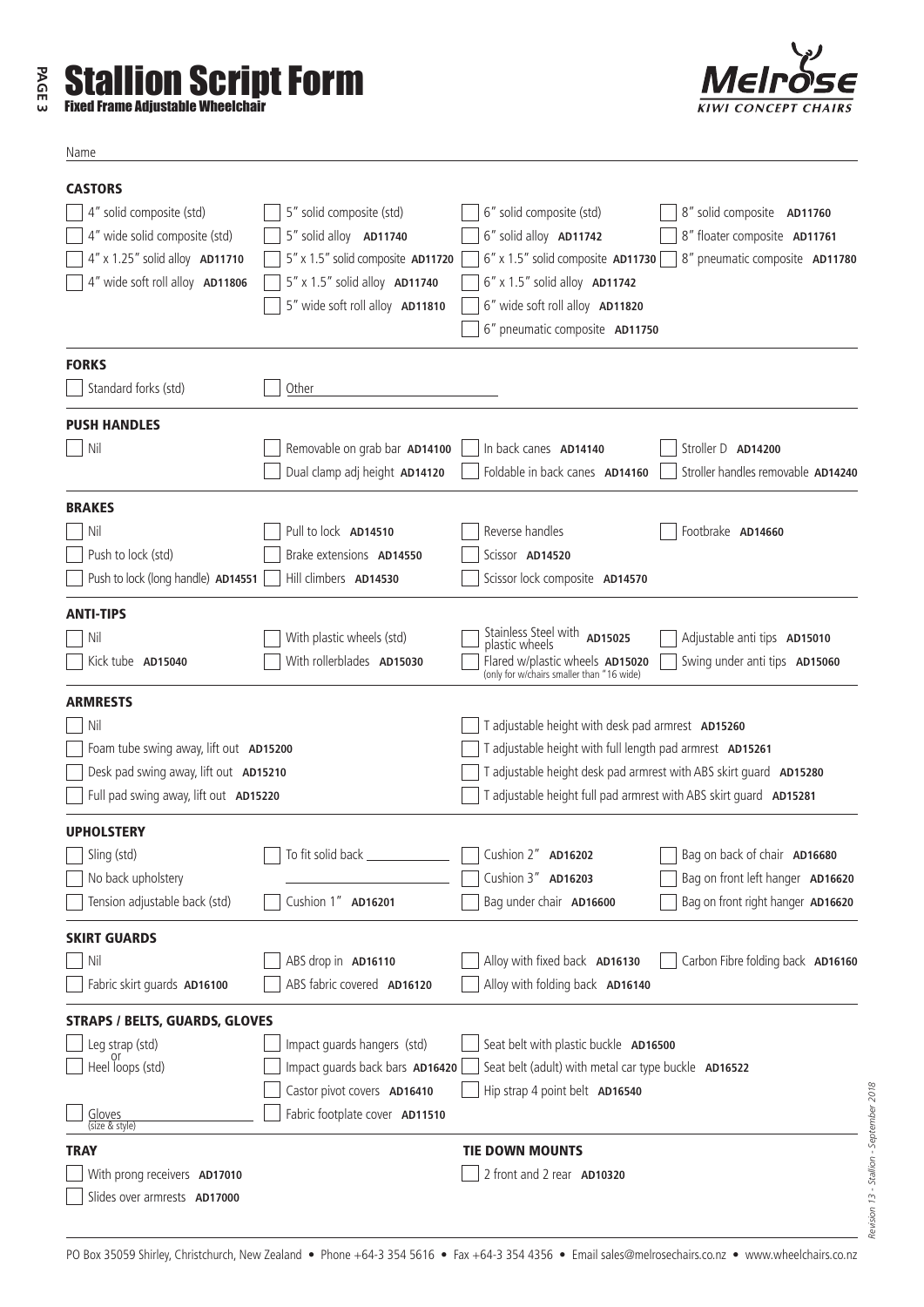#### Fixed Frame Adjustable Wheelchair Name WHEELS 16" **- 22"** 16" x 1.75" Composite Wheels 18" x 1" Spoked Wheels 18" x 1.75" Composite Wheels 20" x 1" Spoked Wheels 20" x 1-3/8" Spoked Wheels 20" x 1.75" Spoked Wheels 22" x 1" Spoked Wheels 22" x 1-3/8" Spoked Wheels 22" Spinergy LX Wheels (12 spoke - black only) **AD13310** 24" Spoked Wheels (std) Spinergy Day Wheels (18 spoke) **AD13300** Spinergy LX Wheels (12 spoke) **AD13310 Bk <sup>R</sup> Bl <sup>W</sup> <sup>Y</sup> Gr Pk <sup>O</sup>** Choose your (spoke colour ) Spinergy LX Wheels with FlexRim (12 spoke - black only) **AD13315** X Core Wheels (5 spoke) **AD13108** Dino Wheels **AD13360**  $\sqrt{24''}$  x 1.75" BMX Wheels (std) 25" Spoked Wheels (std) Spinergy Day (18 spoke) **AD13300**  $\begin{bmatrix} \text{Sphere} \end{bmatrix}$  **Bl**  $\begin{bmatrix} \text{R} \end{bmatrix}$  **Bl**  $\begin{bmatrix} \text{N} \end{bmatrix}$  **PK**  $\begin{bmatrix} \text{R} \end{bmatrix}$  **Bl**  $\begin{bmatrix} \text{N} \end{bmatrix}$  **PK**  $\begin{bmatrix} \text{R} \end{bmatrix}$  **BL**  $\begin{bmatrix} \text{N} \end{bmatrix}$  **PK**  $\begin{bmatrix} \text{R} \end{bmatrix}$  **PK**  $\begin{bmatrix} \text{R} \end{bmatrix}$ Spinergy LX Wheels with FlexRim (12 spoke - black only) **AD13315** X Core Wheels (3 spoke) **AD13200** Dino Wheels **AD13360**  $\sqrt{24''} \times 1.95''$  BMX Wheels (std) 26" Spoked Wheels (std) Spinergy Day (18 spoke) **AD13300** TYRES 16" **- 22"**  16" x 1.75" Tread (std) 18" x 1" HP Smooth (std) 18" x 1.75" Tread (std) 20" x 1.75" Tread (std) 20" x 1" HP Smooth (std) 20" x 1-3/8" Tread (std) 20" x 1" Solid (std) 22" x 1" HP Smooth (std) 22" x 1-3/8" Tread (std) 22" x 1" Solid (std)  $24"$ 24" x 1" HP Smooth (std) 24" x 1" HP Tread (std) 24" x 1" Solid (std) 24" x 1-3/8" Tread (std) 24" x 1-3/8" Solid (std) 24" x 1-3/8" Kenda HP Tread **AD13710** 24" x 1-3/8" Primo V-Trak Knobbly **AD13715** 24" x 1" Kenda Ironcap Blue **AD13700** 24" x 1" Kenda Konstrictor **AD13720** 24" x 1" Schwalbe Right Run **AD13740** 24" x 1" Schwalbe Marathon Evo **AD13750** 24" x 1.75" BMX Tread (std) 25"  $\sqrt{25}$ " x 1" HP Smooth (std)  $\sqrt{25}$ " x 1" Solid (std) 25" x 1" Kenda Ironcap Blue **AD13700** 25" x 1" Kenda Konstrictor **AD13720**  $\begin{array}{|c|c|c|c|c|}\n\hline\n\text{Choose volume} & \text{Bk} & \text{Bl} & \text{W} & \text{Y}\n\end{array}$  $\begin{array}{|c|c|c|c|c|}\n\hline\n\text{Choose your} & \text{Bk} & \text{R} & \text{BI} & \text{W} & \text{Y}\n\end{array}$  $\begin{array}{|c|c|c|c|c|}\n\hline\n\text{Choose volume} & \text{Bk} & \text{R} & \text{BI} & \text{W} & \text{Y}\n\end{array}$  $\left(\begin{array}{c|c}\n\text{Choose your} \\
\text{solve color}\n\end{array}\right)$  **Bk R BI** Sv **Go** Gr **Pk** O LB Pu  $\left(\begin{array}{c|c}\n\text{Choose your} \\
\text{spoke colour}\n\end{array}\right)$  **Bk R BI** Sv **Go** Gr **Pk** O LB Pu

 $\begin{bmatrix}$  Choose your  $\end{bmatrix}$  **Bk R BI W Y** Gr **Pk O** 

| Spare Wheel(s) Type:          |                      | 26" x 1" Schwalbe Marathon Evo <b>AD13750</b><br>26" x 1.75" BMX Tread (std) |  |  |  |  |
|-------------------------------|----------------------|------------------------------------------------------------------------------|--|--|--|--|
| Tyres:                        | Pushrims:            | Size:                                                                        |  |  |  |  |
| <b>AXLES</b>                  |                      | <b>SPOKE GUARDS</b>                                                          |  |  |  |  |
| Quick release axles (std)     | Quad release AD12500 | Clear polycarb AD13900<br>Black ABS AD13901                                  |  |  |  |  |
| <b>PUSHRIMS</b>               |                      |                                                                              |  |  |  |  |
| Anodised (std)                | Surge AD13864        | Natural Fit no thumb grips AD13860<br>Spinergy FlexRim see Wheels            |  |  |  |  |
| Rubber Coated (black) AD13850 | Max Greppe AD13870   | Natural Fit with thumb grips AD13860                                         |  |  |  |  |
| Vinyl AD13830                 |                      | Capstan No. of projections:<br>Angle:<br>Length:                             |  |  |  |  |
| <b>PUSHRIMS - POSITION</b>    |                      |                                                                              |  |  |  |  |
| Standard                      | In close             | Onto rim                                                                     |  |  |  |  |

## **PAGE 4** llion Script Form

Spinergy LX (12 spoke) **AD13310** 26" x 1.75" BMX Wheels (std)



25" x 1" Schwalbe Right Run **AD13740** 25" x 1" Schwalbe Marathon Evo **AD13750**

26" x 1" Schwalbe Right Run **AD13740**

 $\sqrt{24''}$  x 1.95" BMX Tread (std)

 $\sqrt{26}$  x 1" HP Smooth (std)  $\sqrt{2}$  26" x 1-3/8" Tread (std)  $\sqrt{26}$ " x 1" Solid (std)

26"

*Revision 13 - Stallion - September 2018*

Revision 13 - Stallion - September 2018